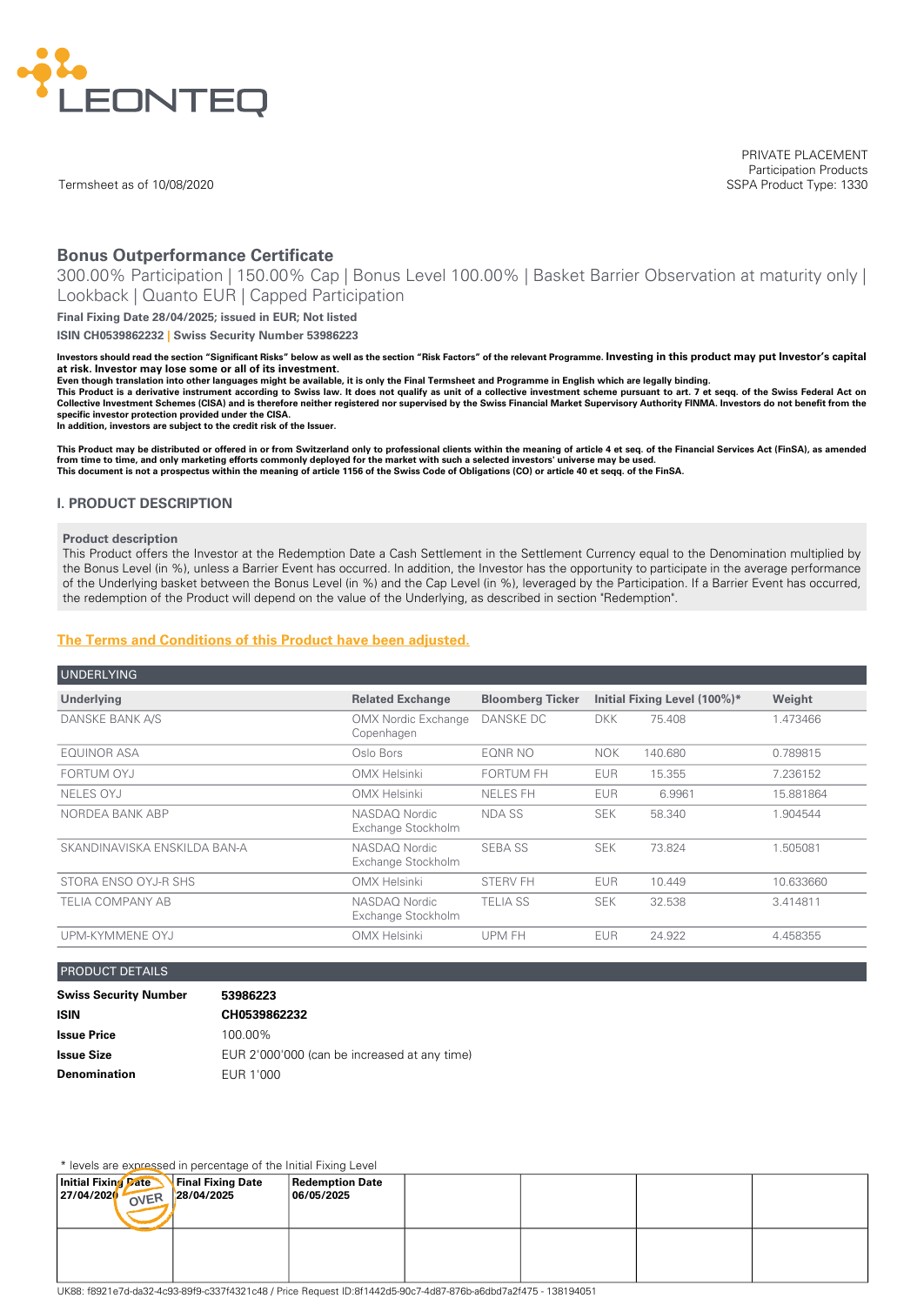| EUR 1'000              |
|------------------------|
| EUR                    |
| 300.00%                |
| Quanto EUR             |
| 100.00% (EUR 1'000.00) |
| 150.00%                |
| EUR 800.00 (80.00%)    |
|                        |

| <b>DATES</b>               |                                                                |
|----------------------------|----------------------------------------------------------------|
| <b>Initial Fixing Date</b> | 27/04/2020                                                     |
| <b>Issue Date</b>          | 06/05/2020                                                     |
| <b>Last Trading Day</b>    | 28/04/2025                                                     |
| <b>Final Fixing Date</b>   | 28/04/2025 (subject to Market Disruption Event provisions)     |
| <b>Redemption Date</b>     | 06/05/2025 (subject to Settlement Disruption Event provisions) |
|                            |                                                                |

# REDEMPTION

The Investor is entitled to receive from the Issuer on the Redemption Date per Product:

| <b>Scenario 1</b>           | If a Barrier Event has not occurred and                                                                                                                                                                                                                                                                                                                                                                                                                                                                                                                                                                                                                |  |  |  |
|-----------------------------|--------------------------------------------------------------------------------------------------------------------------------------------------------------------------------------------------------------------------------------------------------------------------------------------------------------------------------------------------------------------------------------------------------------------------------------------------------------------------------------------------------------------------------------------------------------------------------------------------------------------------------------------------------|--|--|--|
|                             | If the Final Basket Level is at or below the Initial Basket Level multiplied by the Bonus Level (in %), the Investor<br>a.<br>will receive a Cash Settlement in the Settlement Currency according to the following formula:<br>Denomination $\times$ Bonus Level (in %)<br>If the Final Basket Level is above the Initial Basket Level multiplied by the Bonus Level (in %), the Investor<br>b.<br>will receive a Cash Settlement in the Settlement Currency according to the following formula:<br>Denomination x (Bonus Level (in %) + Participation x (MIN(Final Basket Level / Initial Basket Level; Cap Level<br>$(in %)$ - Bonus Level $(in %))$ |  |  |  |
| <b>Scenario 2</b>           | If a Barrier Event has occurred, the Investor will receive a Cash Settlement in the Settlement Currency according to<br>the following formula:<br>Denomination x Final Basket Level / Initial Basket Level                                                                                                                                                                                                                                                                                                                                                                                                                                             |  |  |  |
| <b>Initial Fixing Level</b> | The arithmetic mean of the official closing prices on each Lookback Observation Date of each Underlying on the Related<br>Exchange, as determined by the Calculation Agent.                                                                                                                                                                                                                                                                                                                                                                                                                                                                            |  |  |  |
| <b>Final Fixing Level</b>   | Official close of the respective Underlying on the Final Fixing Date on the Related Exchange, as determined by the<br>Calculation Agent.                                                                                                                                                                                                                                                                                                                                                                                                                                                                                                               |  |  |  |
| <b>Final Basket Level</b>   | Sum of the products of the Final Fixing Levels of the Underlyings and the respective Weights.                                                                                                                                                                                                                                                                                                                                                                                                                                                                                                                                                          |  |  |  |
| <b>Barrier Event</b>        | A Barrier Event shall be deemed to occur if the Final Basket Level is at or below the Barrier Level, as reasonably<br>determined by the Calculation Agent.                                                                                                                                                                                                                                                                                                                                                                                                                                                                                             |  |  |  |
|                             | Lookback Observation Dates Weekly, each Monday until 25/05/2020, starting as of 27/04/2020. If any of these Lookback Observation Dates are not<br>Business Days, the next following Business Day will apply.                                                                                                                                                                                                                                                                                                                                                                                                                                           |  |  |  |

# GENERAL INFORMATION

| <b>Issuer</b>               | Leonteg Securities AG, Guernsey Branch, St Peter Port, Guernsey<br>(Rating: Fitch BBB- with stable outlook, JCR BBB+ with stable outlook, Supervisory Authority: FINMA / GFSC)                                                                                                                                                                                                                                                                                                                                                                                                                                                                                                                                                                                                                                                                                                   |
|-----------------------------|----------------------------------------------------------------------------------------------------------------------------------------------------------------------------------------------------------------------------------------------------------------------------------------------------------------------------------------------------------------------------------------------------------------------------------------------------------------------------------------------------------------------------------------------------------------------------------------------------------------------------------------------------------------------------------------------------------------------------------------------------------------------------------------------------------------------------------------------------------------------------------|
| <b>Lead Manager</b>         | Leonteg Securities AG, Zurich, Switzerland                                                                                                                                                                                                                                                                                                                                                                                                                                                                                                                                                                                                                                                                                                                                                                                                                                       |
| <b>Calculation Agent</b>    | Leonteg Securities AG, Zurich, Switzerland                                                                                                                                                                                                                                                                                                                                                                                                                                                                                                                                                                                                                                                                                                                                                                                                                                       |
| <b>Paying Agent</b>         | Leonteg Securities AG, Zurich, Switzerland                                                                                                                                                                                                                                                                                                                                                                                                                                                                                                                                                                                                                                                                                                                                                                                                                                       |
| <b>Distribution Fees</b>    | Relevant Fees (incl. VAT, if any. Reference is made to section "Remunerations to Third Parties" herein and to the<br>General Terms and Conditions of the Programme)                                                                                                                                                                                                                                                                                                                                                                                                                                                                                                                                                                                                                                                                                                              |
| Listing/Exchange            | Not listed                                                                                                                                                                                                                                                                                                                                                                                                                                                                                                                                                                                                                                                                                                                                                                                                                                                                       |
| <b>Secondary Market</b>     | Daily price indications will be available from 09:15 - 17:15 CET on www.leonteg.com, Refinitiv [SIX Symbol]=LEOZ or<br>[ISIN]=LEOZ and Bloomberg [ISIN] Corp or on LEOZ.                                                                                                                                                                                                                                                                                                                                                                                                                                                                                                                                                                                                                                                                                                         |
| <b>Resale</b>               | Products may only be sold to a third party with the prior consent of the Lead Manager and only in form of a private<br>placement. Thus, Investors must contact the Lead Manager before they resell the Products.                                                                                                                                                                                                                                                                                                                                                                                                                                                                                                                                                                                                                                                                 |
| <b>Quotation Type</b>       | Secondary market prices are quoted in percentage.                                                                                                                                                                                                                                                                                                                                                                                                                                                                                                                                                                                                                                                                                                                                                                                                                                |
| <b>Settlement Type</b>      | Cash Settlement                                                                                                                                                                                                                                                                                                                                                                                                                                                                                                                                                                                                                                                                                                                                                                                                                                                                  |
| <b>Minimum Investment</b>   | EUR 1'000                                                                                                                                                                                                                                                                                                                                                                                                                                                                                                                                                                                                                                                                                                                                                                                                                                                                        |
| <b>Minimum Trading Lot</b>  | EUR 1'000                                                                                                                                                                                                                                                                                                                                                                                                                                                                                                                                                                                                                                                                                                                                                                                                                                                                        |
| <b>Selling Restrictions</b> | This Product may be distributed or offered in or from Switzerland only to professional clients within the meaning of<br>article 4 et seq. of the Financial Services Act (FinSA), as amended from time to time, and only marketing efforts<br>commonly deployed for the market with such a selected investors' universe may be used. No action has been or will<br>be taken to permit a public offering of the Products or possession or distribution of any offering material in relation to<br>the Products in any jurisdiction, where such action for that purpose is required. Consequently, any offer, sale or delivery<br>of the Products, or distribution or publication of any offering material relating to the Products, may only be made in or<br>from any jurisdiction in compliance with applicable laws and regulations not imposing any obligations on the Issuing |

Parties or the Lead Manager. Possible limitations resulting from legal restrictions with regard to cross-border communication and cross-border business concerning the Products and related information remain reserved.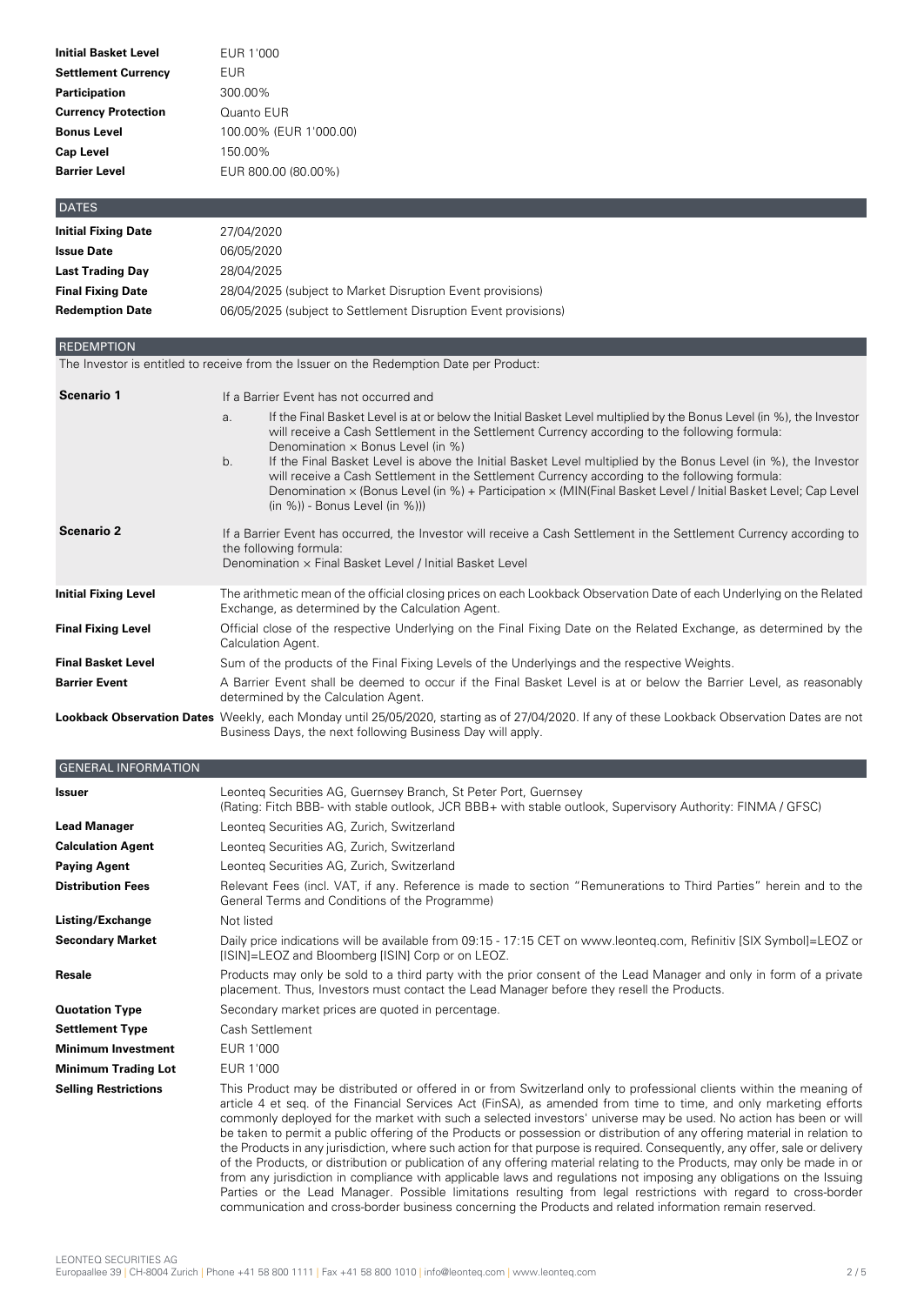Most important jurisdictions where the Products may not be publicly distributed are EEA, UK, Hong Kong and Singapore. The Products may not be offered or sold within the United States or to, or for the account or benefit of US persons (as defined in Regulation S). Detailed information on Selling Restrictions is published in the Programme which is available on www.leonteq.com and can be ordered free of charge from the Lead Manager. **Clearing** SIX SIS Ltd, Euroclear, Clearstream **Depository** SIX SIS Ltd **Public Offering only in** N/A **Form** Uncertificated Security / Book-entry **Governing Law / Jurisdiction** Swiss / Zurich

The definition "Issuing Party/Parties" as used herein, means the Issuer, as indicated in section "General Information".

#### **TAXATION**

Investors and prospective Investors are advised to consult with their tax advisers with respect to the tax consequences of the purchase, ownership, disposition, lapse or exercise or redemption of a Product in light of their particular circumstances. The Issuing Parties and the Lead Manager hereby expressly exclude any liability in respect of any possible tax implications.

#### PRODUCT DOCUMENTATION

The Termsheet contains a summary of information of the Product and is for information purposes only. **Only the Final Termsheet together with** the Issuance and Offering Programme of the relevant Issuer valid as per the Initial Fixing Date containing all further relevant terms and conditions, as such is amended from time to time (the "Programme"), shall form the entire and legally binding documentation for this **Product ("Product Documentation")**, and accordingly the Final Termsheet should always be read together with the Programme. Definitions used in the Final Termsheet, but not defined therein, shall have the meaning given to them in the Programme. **Even though translation into other** languages might be available, it is only the Final Termsheet and Programme in English which are legally binding.

This document is a termsheet prepared in view of the issuance of the products and is not a prospectus within the meaning of article 40 et seqq. of the Financial Services Act (FinSA), a private placement documentation, a basic information document according to article 60 of the FinSA or any equivalent document under the FinSA or a simplified prospectus in the meaning of the Swiss Federal Act on Collective Investment Schemes (CISA). The information contained in this document is not complete and is subject to completion and amendment. This document has not been approved by a review body pursuant to articles 51 et seqq. FinSA. This document does not, and is not intended to, constitute or contain an offer or invitation to sell, and it is not soliciting offers to buy, products in any jurisdiction where such offer or sale is not permitted.

Notices to Investors in connection with this Product shall be validly given in accordance with the terms and conditions of the Programme.

During the whole term of this Product, the Product Documentation can be ordered free of charge from the Lead Manager at Europaallee 39, 8004 Zurich (Switzerland), via telephone (+41 58 800 1111\*), fax (+41-(0)58-800 1010) or via e-mail (termsheet@leonteq.com). Please note that all calls made to numbers marked with an asterisk (\*) are recorded. By calling such number, your consent to the recording is deemed given.

## **II. PROSPECTS FOR PROFIT AND LOSS**

This product falls within the category "Participation Products". The profit the Investor could realize with this Product at redemption is unlimited (except for bearish products and products with the special feature "capped participation"). The redemption amount is directly linked to the performance of the Underlying(s), taking into account any participation rates or other features.

On the downside, especially if the product has forfeited any contingent capital protection (like e.g. a barrier, strike), the Investor is exposed to the development of the Underlying(s). This might (even if a stop loss event has occurred) lead to a partial or even a total loss of the investment.

Please refer to the sections "Product Description" and "Redemption" for more detailed information on the characteristics of this Product.

## **III. SIGNIFICANT RISKS**

#### RISK FACTORS RELATING TO THE PRODUCT

The risk of loss related to this Product is similar to an investment in the Underlying Basket. Therefore, the Investor could lose the total capital invested if the value of the Underlying Basket falls to zero.

## ADDITIONAL RISK FACTORS

Prospective Investors should ensure that they fully understand the nature of this Product and the extent of their exposure to risks and they should consider the suitability of this Product as an investment in the light of their own circumstances and financial condition. Products involve a high degree of risk, including the potential risk of expiring worthless. Potential Investors should be prepared in certain circumstances to sustain a total loss of the capital invested to purchase this Product. Prospective Investors shall consider the following important risk factors and see the section "Risk Factors" of the Programme for details on all other risk factors to be considered.

This is a structured product involving derivative components. Investors should make sure that their advisors have verified that this Product is suitable for the portfolio of the investor taking into account the investor's financial situation, investment experience and investment objectives.

The terms and conditions of the Product may be subject to adjustments during the lifetime of the Product as set out in the Programme.

Investors whose usual currency is not the currency in which the Product is redeemed should be aware of their possible currency risk.

The value of the Product may not correlate with the value of the Underlying(s).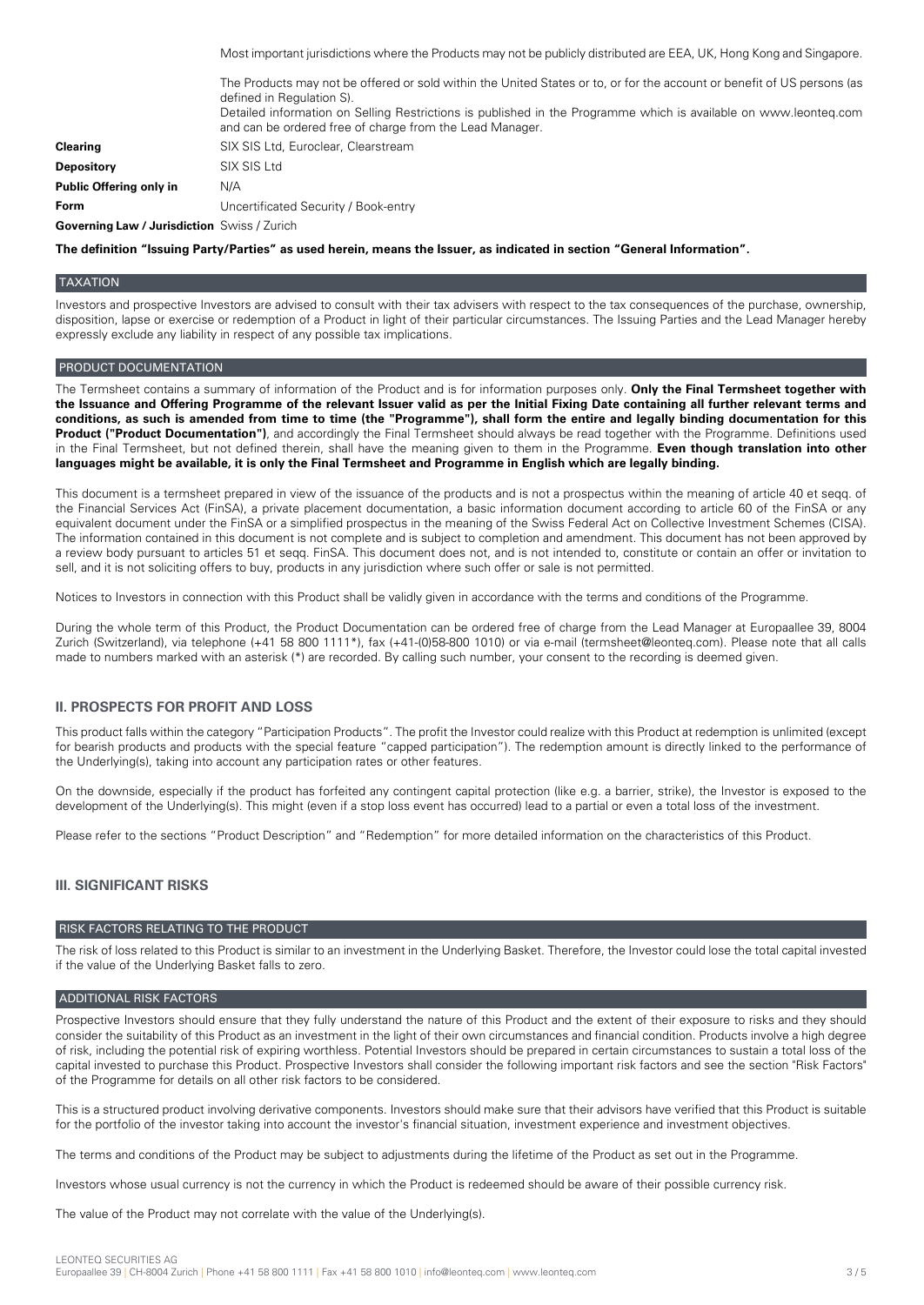### **Market Risks**

The general market performance of securities is dependent, in particular, on the development of the capital markets which, for their part, are influenced by the general global economic situation as well as by the economic and political framework conditions in the respective countries (so-called market risk). Changes to market prices such as interest rates, commodity prices or corresponding volatilities may have a negative effect on the valuation of the Underlying(s) or the Product. There is also the risk of market disruptions (such as trading or stock market interruptions or discontinuation of trading) or other unforeseeable occurrences concerning the respective Underlyings and/or their stock exchanges or markets taking place during the term or upon maturity of the Products. Such occurrences can have an effect on the time of redemption and/or on the value of the Products.

#### **No dividend payment**

This Product does not confer any claim to receive rights and/or payments of the underlying, such as dividend payments, unless explicitly stated herein, and therefore, without prejudice to any coupon or dividend payments provided for in this Termsheet, does not yield any current income. This means that potential losses in value of the Product cannot be compensated by other income.

#### **Credit Risk of Issuing Parties**

Investors bear the credit risk of the Issuing Parties of the Product. The Products constitute unsubordinated and unsecured obligations of the relevant Issuing Party and rank pari passu with each and all other current and future unsubordinated and unsecured obligations of the relevant Issuing Party. The insolvency of an Issuing Party may lead to a partial or total loss of the invested capital.

#### **Secondary Market**

The Issuer and/or the Lead Manager or any third party appointed by the Issuer, as applicable, intends, under normal market conditions, to provide bid and offer prices for the Products on a regular basis (if specified in the section "General Information"). However, the Issuer and/or the Lead Manager, as applicable, make no firm commitment to provide liquidity by means of bid and offer prices for the Products, and assume no legal obligation to quote any such prices or with respect to the level or determination of such prices. In special market situations, where the Issuer and/or the Lead Manager is/are unable to enter into hedging transactions, or where such transactions are very difficult to enter into, the spread between the bid and offer prices may be temporarily expanded, in order to limit the economic risks of the Issuer and/or the Lead Manager.

#### **Illiquidity Risk**

One or, if applicable, more of the Underlyings might be or become illiquid over the life time of the Product. Illiquidity of an Underlying might lead to larger bid/offer spreads of the Product and/or to an extended time period for buying and/or selling the Underlying respective to acquire, unwind or dispose of the hedging transaction(s) or asset(s) or to realise, recover or remit the proceeds of such hedging transaction(s) or asset(s) which might implicate a postponed redemption or delivery and/or a modified redemption amount, as reasonably determined by the Calculation Agent.

### ADDITIONAL INFORMATION / DISCLAIMER

#### **Prudential Supervision**

Leonteq Securities AG is authorised as securities firm and subject to prudential supervision by FINMA. Leonteq Securities AG, Guernsey Branch is regulated by the Guernsey Financial Services Commission ("GFSC").

#### **Conflict of Interests**

The Issuing Parties and/or the Lead Manager and/or any third party appointed by them, as the case may be, may from time to time, as principal or agent, have positions in, or may buy or sell, or make a market as well as be active on both sides of the market at the same time in any securities, currencies, financial instruments or other assets underlying the products to which this document relates. The Issuer's and Lead Manager's and/or the appointed third party's trading and/or hedging activities related to this transaction may have an impact on the price of the Underlying and may affect the likelihood that any relevant Barrier Level, if any, is reached.

#### **Remunerations to Third Parties**

Depending on the circumstances the Issuer and/or Lead Manager may sell this Product to financial institutions or intermediaries at a discount to the Issue Price or reimburse a certain amount to such financial institutions or intermediaries (reference is made to section "General Information" herein).

In addition, for certain services rendered by distribution partners and to increase quality and services relating to the Products, the Issuer and/or Lead Manager may from time to time pay trailer fees to such third parties.

Further information is available on request.

#### **Payment of a Coupon**

If the Product stipulates the Payment of a Coupon, the Investor is only entitled to receive the respective coupon payment, if he has purchased/not sold the Product at the latest on the Business Day preceding the respective Coupon Ex-Date for the then prevailing price.

#### **No Offer**

The Termsheet is primarily provided for information purposes and does not constitute a recommendation, an offer or a solicitation of an offer to buy financial products.

#### **No Representation**

The Issuer, the Lead Manager and any third party appointed by them make no representation or warranty relating to any information herein which is derived from independent sources.